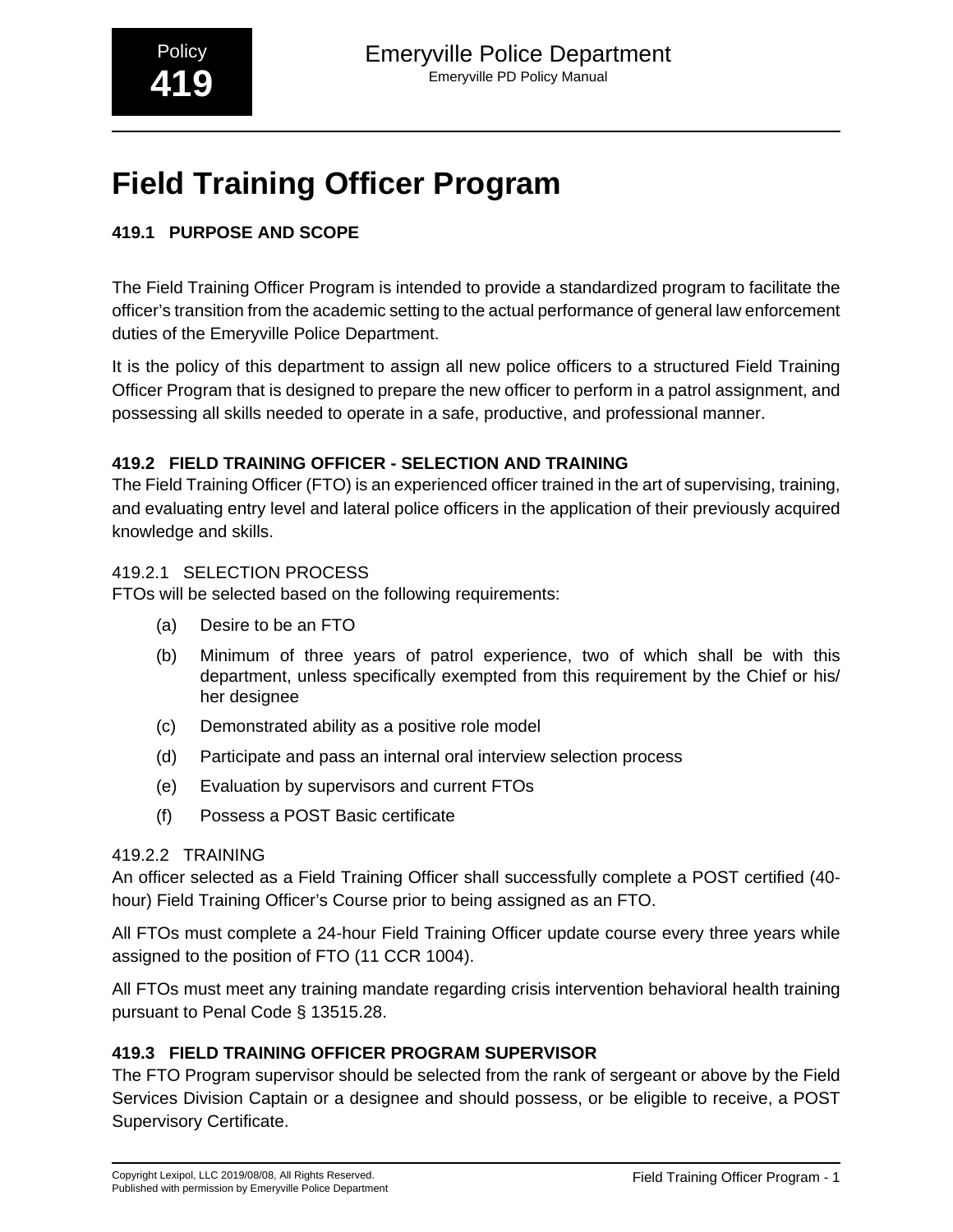# Emeryville Police Department

Emeryville PD Policy Manual

# Field Training Officer Program

The responsibilities of the FTO Program supervisor include the following:

- (a) Assignment of trainees to FTOs
- (b) Conduct FTO meetings
- (c) Maintain and ensure FTO/trainee performance evaluations are completed
- (d) Maintain, update, and issue the Field Training Manual to each trainee
- (e) Monitor individual FTO performance
- (f) Monitor overall FTO Program
- (g) Maintain liaison with FTO coordinators of other agencies
- (h) Maintain liaison with academy staff on recruit performance during the academy
- (i) Develop ongoing training for FTOs

The FTO Program supervisor will be required to successfully complete a POST-approved Field Training Administrator's Course within one year of appointment to this position (11 CCR 1004(c)).

#### **419.4 TRAINEE DEFINED**

Any entry level or lateral police officer newly appointed to the Emeryville Police Department who has successfully completed a POST approved Basic Academy.

#### **419.5 REQUIRED TRAINING**

Entry level officers shall be required to successfully complete the Field Training Program, consisting of a minimum of 10 weeks (11 CCR 1004; 11 CCR 1005).

The training period for a lateral officer may be modified depending on the trainee's demonstrated performance and level of experience. A lateral officer may be exempt from the Field Training Program requirement if the officer qualifies for an exemption as provided in 11 CCR 1005(a)(B).

To the extent practicable, entry level and lateral officers should be assigned to a variety of Field Training Officers, shifts, and geographical areas during their Field Training Program.

#### 419.5.1 FIELD TRAINING MANUAL

Each new officer will be issued a Field Training Manual at the beginning of his/her Primary Training Phase. This manual is an outline of the subject matter and/or skills necessary to properly function as an officer with the Emeryville Police Department. The officer shall become knowledgeable of the subject matter as outlined. He/she shall also become proficient with those skills as set forth in the manual.

The Field Training Manual will specifically cover those policies, procedures, rules, and regulations adopted by the Emeryville Police Department.

#### **419.6 EVALUATIONS**

Evaluations are an important component of the training process and shall be completed as outlined below.